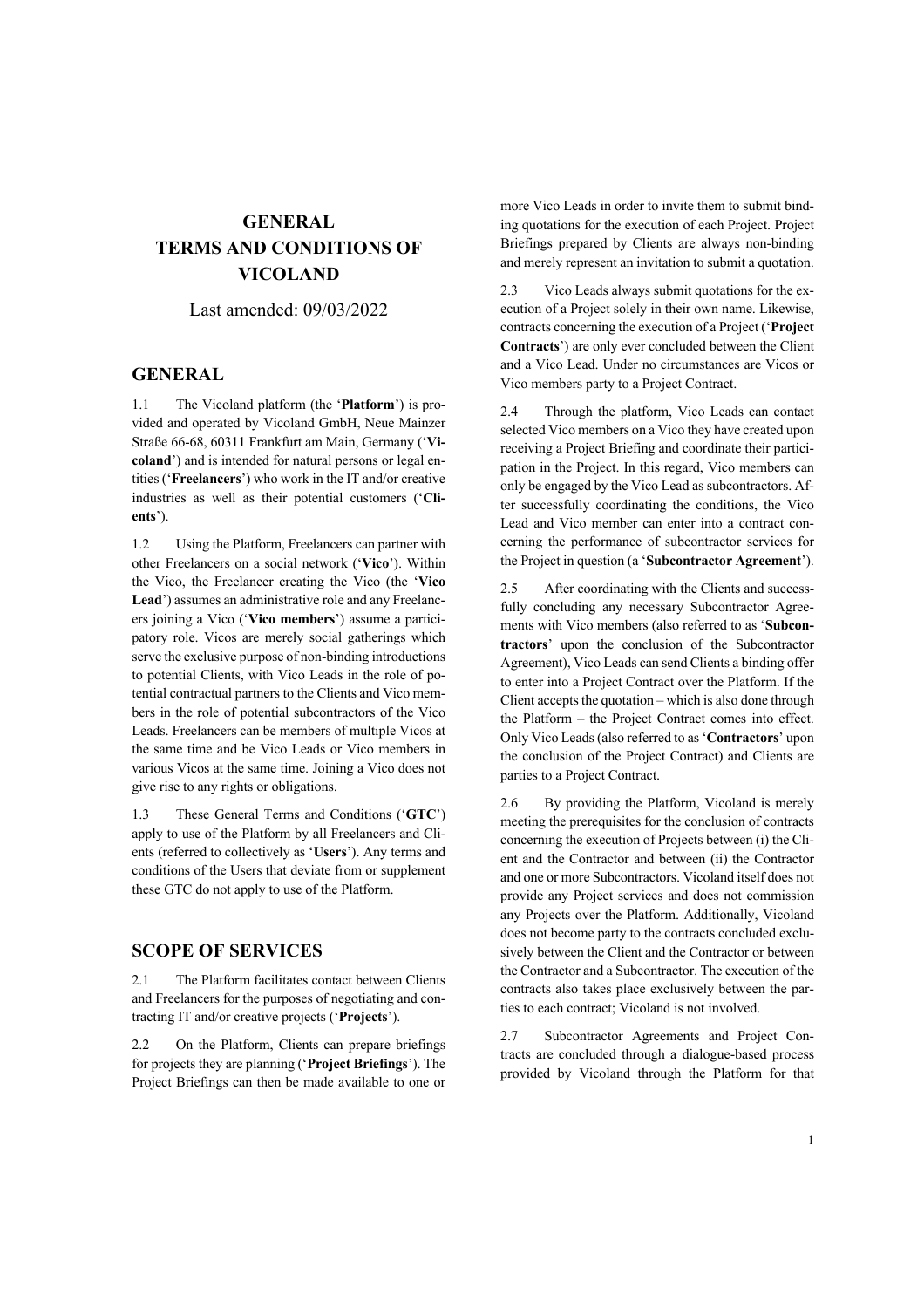purpose, i.e.: After the required data and any necessary deviating provisions have been input, the Platform automatically generates a draft contract that factors in the specific details of the Users on the basis of a general template provided by Vicoland (the '**Draft Contract**'). The Draft Contract defines the content of the contractual declaration submitted by each User over the Platform. If each contractual partner declares their approval of the Draft Contract over the Platform, the Subcontractor Agreement and/or Project Contract shall come into existence.

2.8 The contractual templates available on the Platform merely provide Users with a template on the basis of which Subcontractor Agreements and Project Contracts can be concluded. As such, they merely serve to simplify the conclusion of a contract; the use of the templates unchanged is purely optional. The contractual templates and the Draft Contracts derived from them are not claimed to be complete or accurate in terms of their content. Therefore, before using a Draft Contract, every User is obliged to check it carefully, especially with regard to its suitability, completeness and accuracy, and, where necessary, define deviating provisions. To clarify, Vicoland does not provide any legal advice over the Platform or in any other way in this context.

2.9 Furthermore, the Platform provides the Users with supporting features for executing Projects. In particular, these features include project management tools and means of billing and paying the contractually agreed remuneration. The Platform also makes it possible to define specific roles (e.g. internal privacy settings) for members of the Project team who have varying degrees of authorisation.

2.10 The services of third-party providers might also be provided over the Platform. In this regard, please note by way of clarification that the Platform of Vicoland merely creates the conditions for making use of the thirdparty provider's services. Vicoland itself does not provide these services and does not become party to any contracts concluded exclusively between Users and the third-party providers. Vicoland is not liable for services offered by third-party providers via the Platform.

2.11 Furthermore, Vicoland also provides some additional features over the Platform. The content of these features as well as the terms and conditions of their use are set out on the Platform.

2.12 The right to use the Platform only exists as part of the proven state of the art, in which regard Vicoland counts as fulfilling its duty to provide the service if it achieves an average availability rate of 97.5% for the year. Vicoland reserves the right to temporarily restrict access to the Platform or individual features if necessary with regard to capacity limits, the security or integrity of the servers or in order to implement technical measures, and the restriction serves the due or improved performance of the services (maintenance work). In doing so, Vicoland shall take the legitimate interests of the Users into consideration, especially by notifying them in advance.

## **REGISTRATION AND USER AC-COUNTS**

3.1 Use of the Platform requires each User to register as a Client or Freelancer in advance. Registration requires all mandatory fields in the registration form to be completed correctly and in full. Registration must be confirmed by Vicoland before it comes into effect; confirmation takes the form of the provision and activation of a personal User account.

3.2 Only legal entities and natural persons and partnerships of unlimited legal capacity who are performing their commercial or independent professional activities can register as Users.

3.3 Users are obliged to provide complete, truthful information at all times. If the data provided by a User should change after registration, the User is obliged to notify Vicoland of the change without undue delay by changing his or her personal data in the user account.

3.4 Users must keep their login details (especially passwords) secret and treat them with care. Additionally, they are obliged to notify Vicoland by email immediately if there are indications that their login details have been and/or are being misused by third parties. Vicoland shall not disclose the password of a User to third parties and shall never ask Users for their passwords by phone or email. As a rule, Users are liable for all activities performed using their login details if they are responsible for the misuse of their login details.

3.5 User accounts cannot be transferred.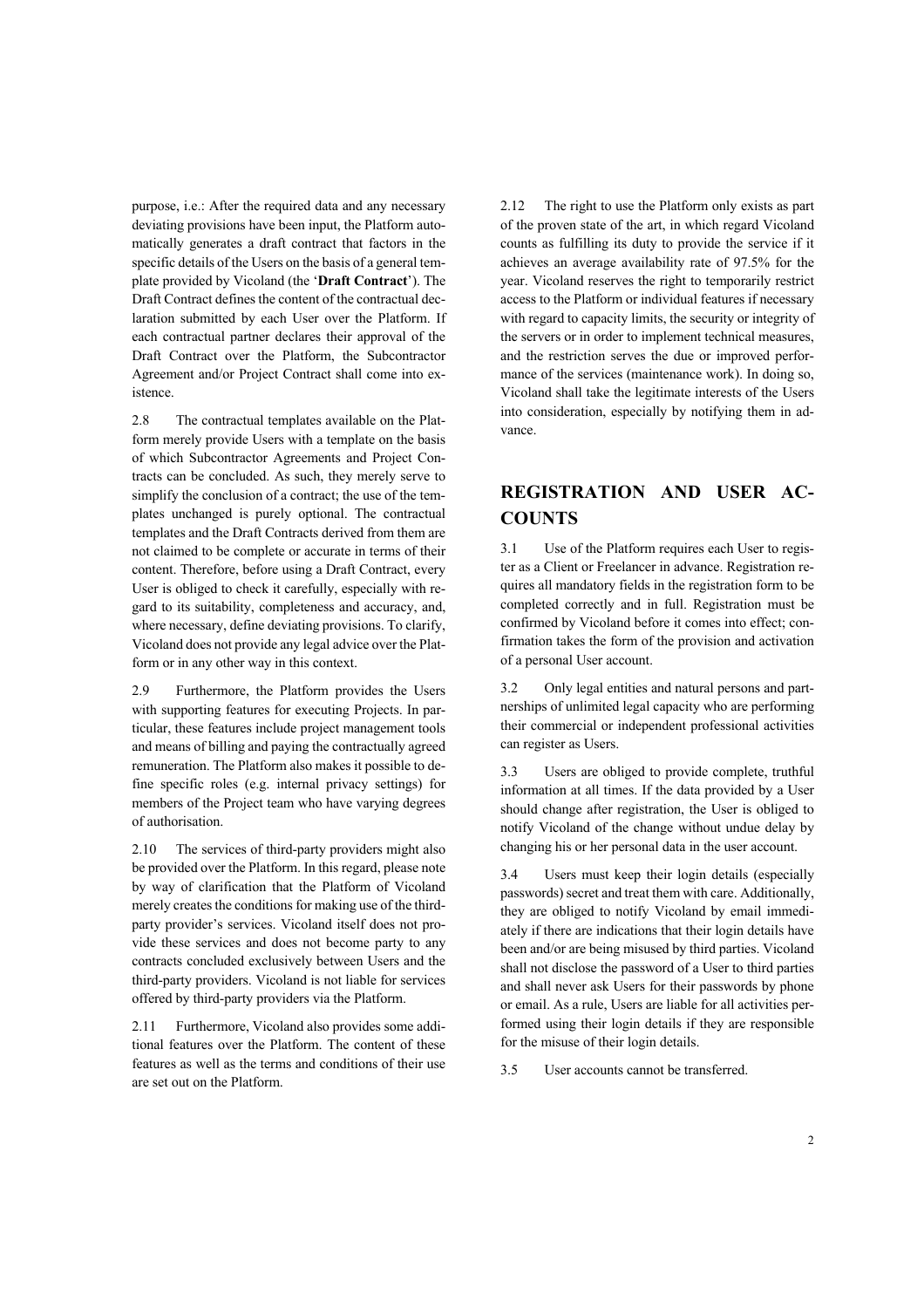## **REQUIREMENTS PERTAINING TO USER CONTENT**

4.1 Clients may only prepare Project Briefings with a view to concluding a Project Contract with a Contractor. They are obliged to only provide complete, truthful information with regard to themselves, the Project in question and the other content.

4.2 As a rule, it is not permitted to add links to external websites to a Project Briefing unless the links are absolutely necessary by law. This does not apply to links in the Project Briefing to PDF files and multimedia presentations belonging to the User if they contain additional information relating to the Project in question (e.g. specifications).

4.3 It is not permitted to negotiate with more than three Contractors about a Project Briefing at one time. Negotiation in the sense of this item 4.3 starts when the Project Briefing is sent to a Vico Lead as an invitation to submit a binding quotation for the execution of the Project and only ends (i) after the negotiations have been broken off by one of the parties or  $(ii)$  – if no response is given – upon the expiry of the confirmation deadline set out in the Project Briefing.

4.4 The content of the Project Briefing, of offers to enter into a Subcontractor Agreement or Project Contract and of other information provided by the users is the sole responsibility of the users who provided them. Vicoland shall not verify the accuracy or completeness of the Project Briefings, quotations or other content and therefore makes no guarantee as to their accuracy or completeness.

4.5 The Users affirm that they will only use content for Project Briefings, quotations and other content and posts they provide that they are permitted to use for such purposes and that is not encumbered by conflicting thirdparty rights. Furthermore, the Users affirm that the content and posts they provide in each case do not infringe statutory regulations.

4.6 If claims are asserted against Vicoland due to an infringement of individual rights, statutory provisions or these GTC by a User, that User shall indemnify Vicoland as soon as they are called on to do so. In this context, the Users shall also cover the costs of necessary legal defence incurred by Vicoland, including judicial and legal

fees to the statutory amount. This does not apply if and in so far as the User is not responsible for the infringement.

4.7 Vicoland can advertise the Platform and the content and posts of the Users (in anonymised or pseudonymised form) itself and through third parties, e.g. by placing them on other websites, in software applications, in emails and in other media.

## **GENERAL DUTIES OF THE USERS**

5.1 Use of the Platform – especially for the purposes of initiating contact and/or communicating with other Users – in order to enter into contracts concerning the performance of services outside of the platform and circumvent the fees payable under item 0 of these GTC is prohibited.

5.2 Users are obliged to back up the data they store on the Platform, including the data in the Project Briefings and quotations, in order that the data can be recovered quickly in the event of a data loss.

5.3 Users are responsible for meeting the system requirements for using the Platform, especially with regard to operating system and browser. Additionally, certain features might require Users to accept cookies and activate Javascript.

5.4 Users are obliged to take the necessary precautions to secure their systems, especially by using the conventional security settings in their browsers and using up-to-date measures designed to protect against malware.

5.5 Users must be polite when communicating with other Users. The communication tools may not be used for general promotional purposes.

### **CONFIDENTIALITY**

6.1 Users might exchange Confidential Information (as defined below) while initiating, negotiating and concluding Project Contracts or Subcontractor Agreements. Users are obliged to maintain strict silence with regard to confidential information pertaining to other Users and, where applicable, their affiliates as defined by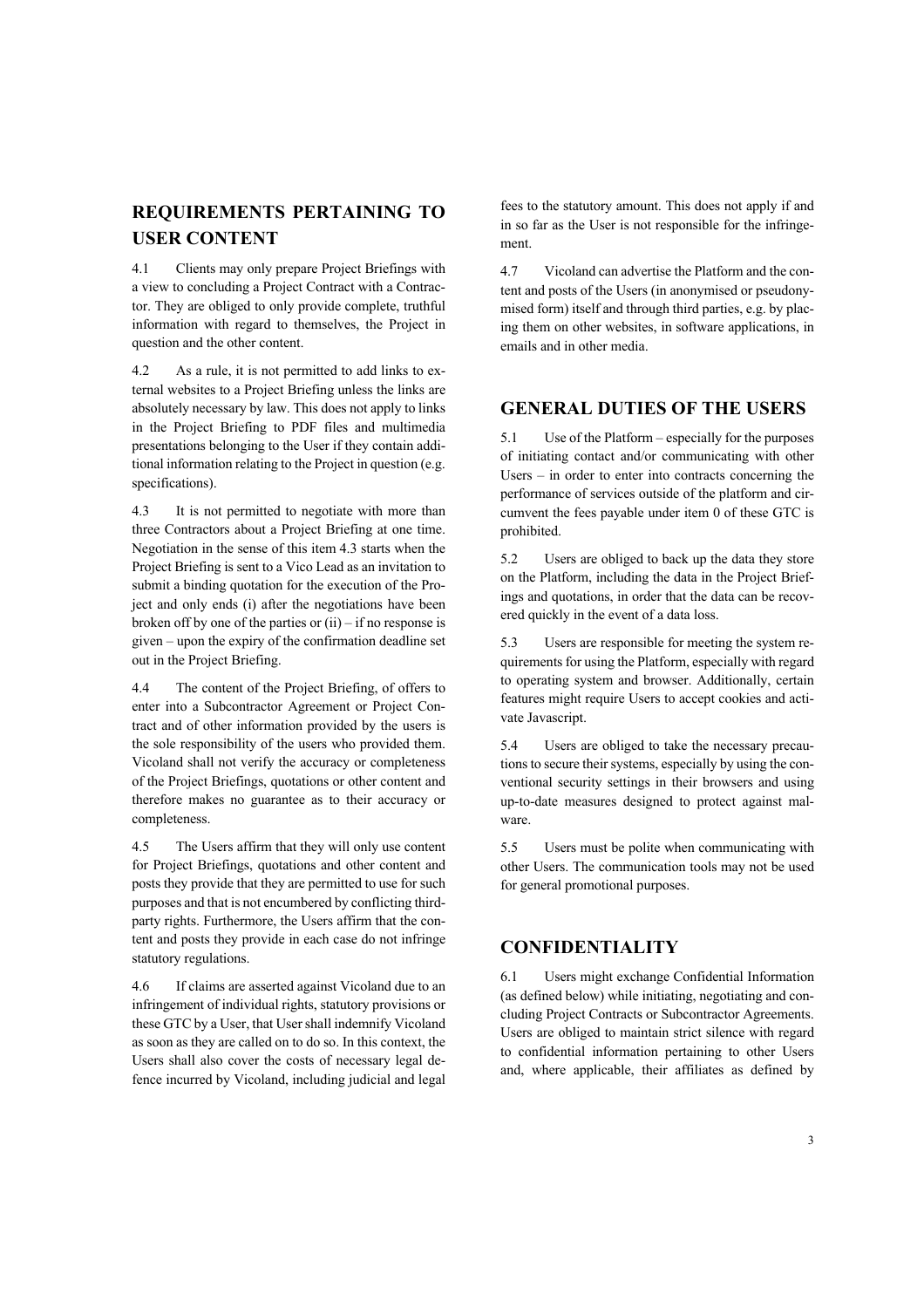Article 15 of the German Stock Corporation Act (AktG), treat it as strictly confidential, not utilise it or allow third parties to utilise it, not to allow third parties access to it and to take reasonable steps, at least as if it were their own affairs, to prevent third parties from gaining knowledge of and/or utilising confidential information.

6.2 '**Confidential information**' refers to all information, documents (including electronic files) and matters that are designated accordingly or are to be considered confidential given the circumstances, e.g. all information about hardware, databases, used or developed software, source codes, algorithms, product plans, product specifications, product development, product design, operating processes and production methods, application technology, Project Briefings, contractual offers, price calculations, business plans, guidelines, marketing strategies, development plans, customer data, business relationships, transactions, operating requirements and know-how.

6.3 The obligation set out in item 6.1 does not apply to Confidential Information pertaining to a User or affiliates of the User if the other User is able to produce evidence:

- 6.3.1 that the Confidential Information was already known to them when the Project Contract or Subcontractor Agreement was being initiated or was made known to them thereafter by a third party without this disclosure representing a breach of a non-disclosure agreement, statutory regulation or official order;
- 6.3.2 that the Confidential Information was already public knowledge or publicly accessible when the Project Contract or Subcontractor Agreement began to be initiated or later became public knowledge or publicly accessible, without this disclosure representing a breach of a non-disclosure agreement;
- 6.3.3 that the Confidential Information has to be disclosed due to statutory obligations or on the orders of a court or authority. Where admissible and possible, the Users shall notify one another immediately of their duty of disclosure and provide

one another with the opportunity to take steps to prevent it.

6.4 If and in so far as necessary in order to coordinate or negotiate on a Project and/or for the conclusion of a Subcontractor Agreement and/or for the execution of a Project, Vico Leads are entitled to disclose Confidential Information transmitted to them by Clients to Vico members.

6.5 If and in so far as necessary in order to coordinate or negotiate on a Project and/or for the conclusion of a Project Contract and/or for the execution of a Project, Vico Leads are entitled to disclose Confidential Information transmitted to them by Vico members to Clients.

## **FEES AND BILLING**

**7.1** Vicoland shall charge fees as set out in the "Price list to the General Terms and Conditions Vicoland**"** for the conclusion of Project Contracts and Subcontractor Agreements as well as any additional services. All fees are net and are subject to VAT at the statutory rate.

7.2 The Vicoland fees are added to the offers created via the platform. The amount of the fees is based on a percentage of the amount of the offer created by Vico and will be calculated dynamically as part of optional and alternative milestones and phases of the offer based on the current price list when the client accepts the offer.

7.3 The fees payable under item 7.1. are payable even if the Project Contract or Subcontractor Agreement or a contract concerning the performance of similar services is concluded outside the platform in violation of the prohibition on circumventing the Platform set out in item 5.1.

7.4 Users may only offset claims with regard to Vicoland if their claims are undisputed or have been established by final judgement.

# **MANIPULATION AND COMPRO-MISED SYSTEM INTEGRITY**

8.1 Presentations of Vicos and other content and posts published on the Platform may only be searched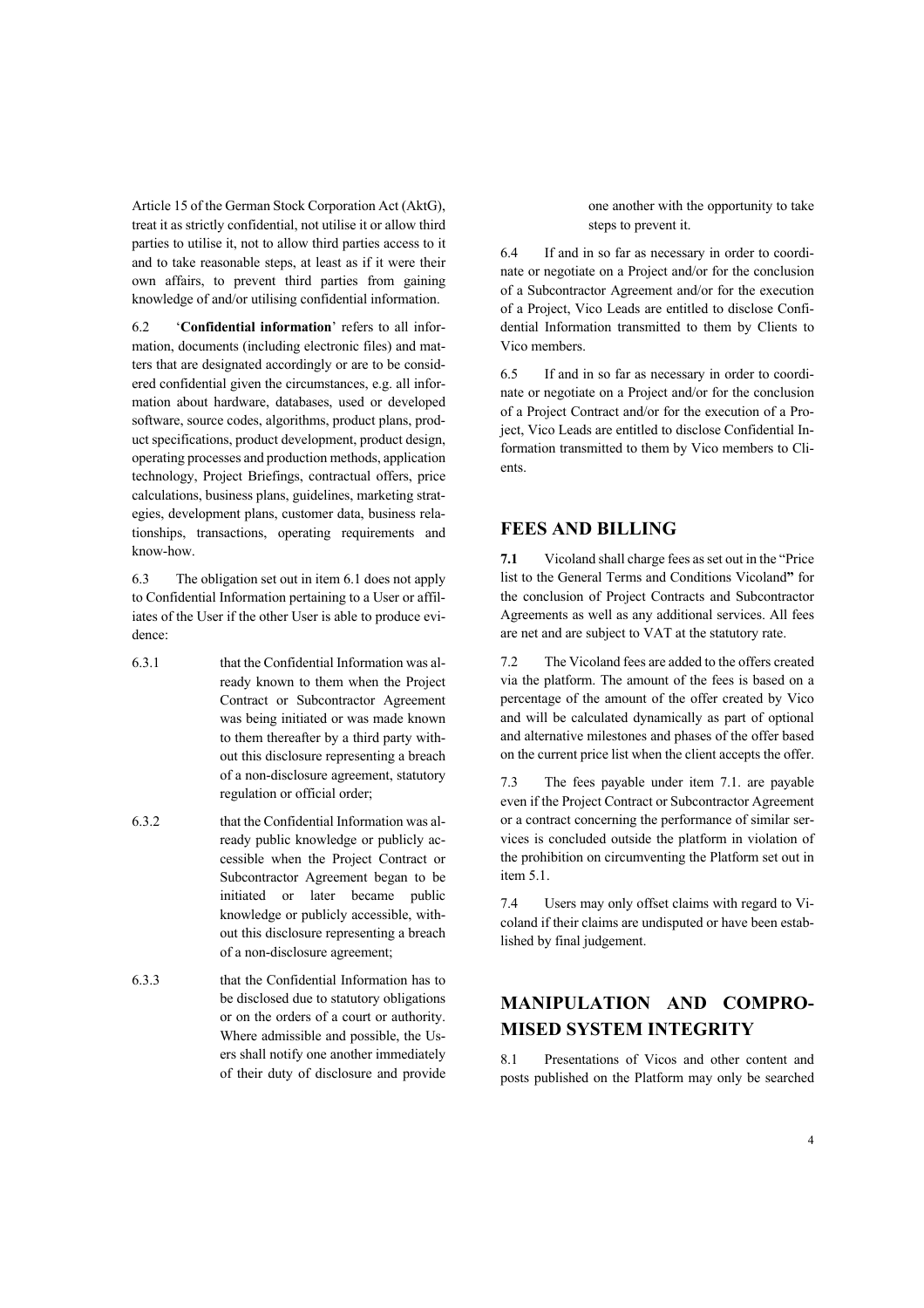for using the search tools provided by Vicoland. Search software that directly accesses the databases of Vicoland may not be used. Infringements shall be prosecuted under civil law in terms of the infringement of the rights of Vicoland with regard to its established and exercised business interests and, from the perspective of the unauthorised invasion of related property rights, might also have consequences under criminal law in accordance with Article 108 et seq. of the German Copyright Act (UrhG).

8.2 Activities intended to impair the functionality of the Platform or render it more difficult to use are prohibited. Users may not carry out any actions that might result in an unreasonable or excessive strain on the infrastructure of the Platform. Users are also not permitted to block or modify content of the Platform other than for the intended purposes of the Platform, or to interfere with the functionality of the Platform in any other way.

8.3 Users are not permitted to falsify or manipulate the results of search tools of the Platform by providing false or erroneous information, categorising incorrectly, implementing technical measures or committing any other type of misuse.

# **DELETION OF CONTENT AND OTHER MEASURES**

9.1 Vicoland can implement the following measures if there are specific indications that a User is infringing the statutory regulations, these GTC or third-party rights, or if Vicoland has any other legitimate interest in doing so (especially in cases of default):

- Deletion of content;
- Delaying the publication of content;
- Warning the User;
- Restricting the use of the Platform by the User;
- Temporary blocking of Users, especially with the result that Users can no longer log in and profiles can no longer be accessed.

9.2 When selecting measures, Vicoland shall take the legitimate interests of the affected User into consideration, especially whether or not there are indications that the User was not responsible for the infringement.

### **LIABILITY**

Vicoland cannot be held liable for slightly negligent breaches of duty unless they concern damages arising from an injury to life, limb or health or warranties, or claims under the German Product Liability Act (ProdHaftG) are affected. Furthermore, this does not affect the liability of Vicoland for breaches of duties which must be fulfilled before the contract can be duly executed and on the fulfilment of which the other party can typically rely (in this case, however, the liability of Vicoland is limited to compensation of the typical foreseeable damage for the type of contract in question). The same applies to breaches of duty on the part of vicarious agents.

Vicoland is in no way liable for services, that users or third-parties provide to each other via the platform.

#### **DATA PROTECTION**

11.1 The Users undertake to process and use the personal data belonging to the other Users exclusively for the purposes for which they received the data. The data may only be used for other purposes, especially promotional purposes, if consent is obtained from the data subjects.

11.2 Vicoland undertakes to comply with the relevant data protection regulations, especially the General Data Protection Regulation (GDPR) and the German Federal Data Protection Act (BDSG) as amended. For more specific information, please refer to the privacy policy.

#### **AMENDMENTS TO THESE GTC**

Vicoland reserves the right to amend these GTC at any time and without giving reason with future effect. The amended provisions shall be sent to the email address associated with the account of each User no later than two weeks before they are due to come into effect. The amendments shall be deemed accepted if no objections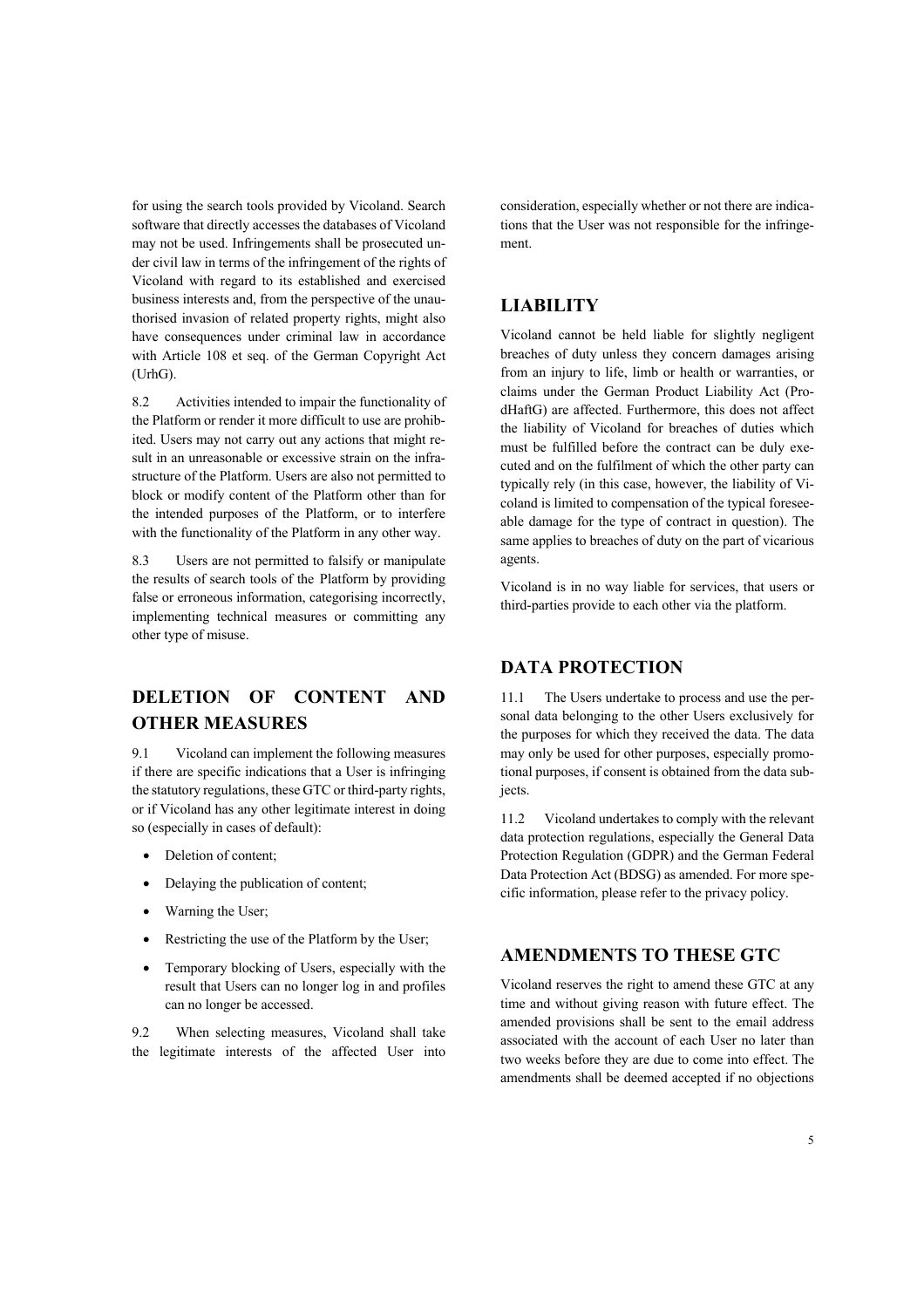are raised to them in writing within two weeks of notification thereof. The Users shall be expressly notified of this consequence when they are notified of the amendments.

### **TERM AND TERMINATION**

13.1 When a User account is successfully activated and provided by Vicoland in accordance with the detailed provisions of item 3.1 of these GTC, an indefinitely applicable contract concerning use of the Platform in accordance with these GTC shall come into effect (the '**Licence Agreement**').

13.2 Vicoland can terminate the Licence Agreement at any time with a notice period of one (1) month by sending an email to the email address stored in the account of the User. Users can terminate the Licence Agreement at any time by deactivating their account.

13.3 This does not affect the right of both parties to terminate this Agreement without notice for good cause. In particular, Vicoland has good cause if the User infringes at least one of the provisions of item 4.5, 5.1, 5.5 or item 0 of these GTC.

### **MISCELLANEOUS**

14.1 The application and interpretation of these GTC are subject exclusively to the law of the Federal Republic of Germany, excluding the United Nations Convention on Contracts for the International Sale of Goods of 11 April 1998.

14.2 The place of fulfilment is Frankfurt am Main. The exclusive place of jurisdiction for disputes with businesspeople, corporate bodies under public law and special funds under public law is also Frankfurt am Main.

14.3 These GTC represent the entire agreement and arrangement between the parties with regard to the subject matter of the contract and replace all verbal or written agreements or arrangements between the parties with regard to the subject matter of the contract.

14.4 Amendments and supplements to these GTC, including this written form requirement, must be made in writing in order to be effective. All other notifications in connection with this contract can, unless expressly agreed otherwise, be sent by email to the email addresses specified by the parties. However, notifications provided verbally and by phone are not sufficient.

14.5 If any provision of these GTC should be or become ineffective or null and void, either fully or in part, this shall not affect the effectiveness of the remaining provisions.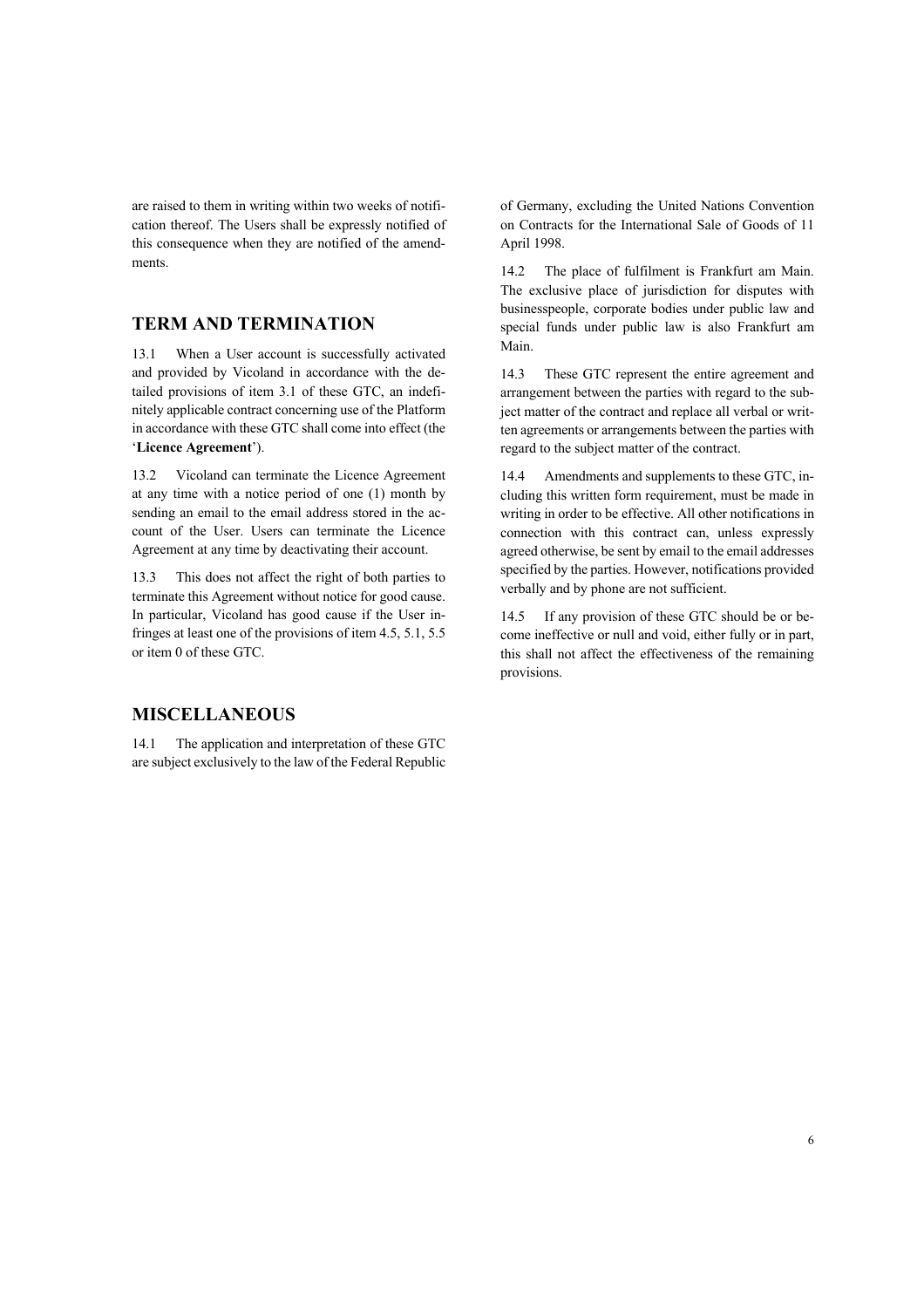#### **Price list to the General Terms and Conditions Vicoland**

Last amended: 02/08/2021

#### **A. TURNOVER DEPENDENT FEE**

Vicoland is entitled to add fees to the offer of the Vico Lead before submitting an offer or change offer to a client. For this purpose, a percentage and, if applicable, a variable fee (together also called "Vicoland fee") will be added to the prices of all offer items (including VAT) of the offer as follows

- 9.4% (in words: nine point four) percent if the Vico Lead won a project via the Vicoland marketplace
- 4.9% (in words: four point nine) percent if the Vico Lead brought his client to the Vicoland marketplace and only uses the Vicoland toolset
- Variable Vicoland fee if applicable

The Vicoland fees are shown separately to the Vico Lead and to the Client as part of the respective offer milestone on the platform and are due upon acceptance of the respective offer milestone by the Client. If the services are paid for by the client, Vicoland is entitled to retain the amount corresponding to the surcharge in favour of Vicoland.

The variable fee serves to remunerate pioneers. These are Vicoland users who have provided special services during the construction phase of the platform, for which they are entitled to a commission. The amount of the variable fee is determined according to the following conditions:

- In the amount of 1.5% of the respective amount, which is attributable to the share of the revenue of a freelancer recruited by the pioneer in an offer milestone, provided that the pioneer is not employed in the revenue-generating offer milestone as a Vico Lead, Vico member or in any other role (for example as "Co-lead") is involved.

- In the amount of 2.5% of the revenue of an offer milestone generated by a Vico Lead with a client recruited by a pioneer via the Platform, provided that the pioneer is not involved in the revenue-generating offer milestone either as a Vico Lead or as a Vico member or in any other role (for example as "Co-lead") is involved.

- 1.5% of the revenue of an offer milestone generated by a Vico Lead with a Vico created by a pioneer via the Platform, provided that the pioneer is no longer a member of the respective Vico (neither as Vico Lead nor as Vico member nor in any other role) at the time of the effective agreement on the Platform of the revenuegenerating offer milestone. A revenue is deemed to be generated with a Vico created by the pioneer, if it operates under the same name as the name created by the pioneer when it was created or by changing it